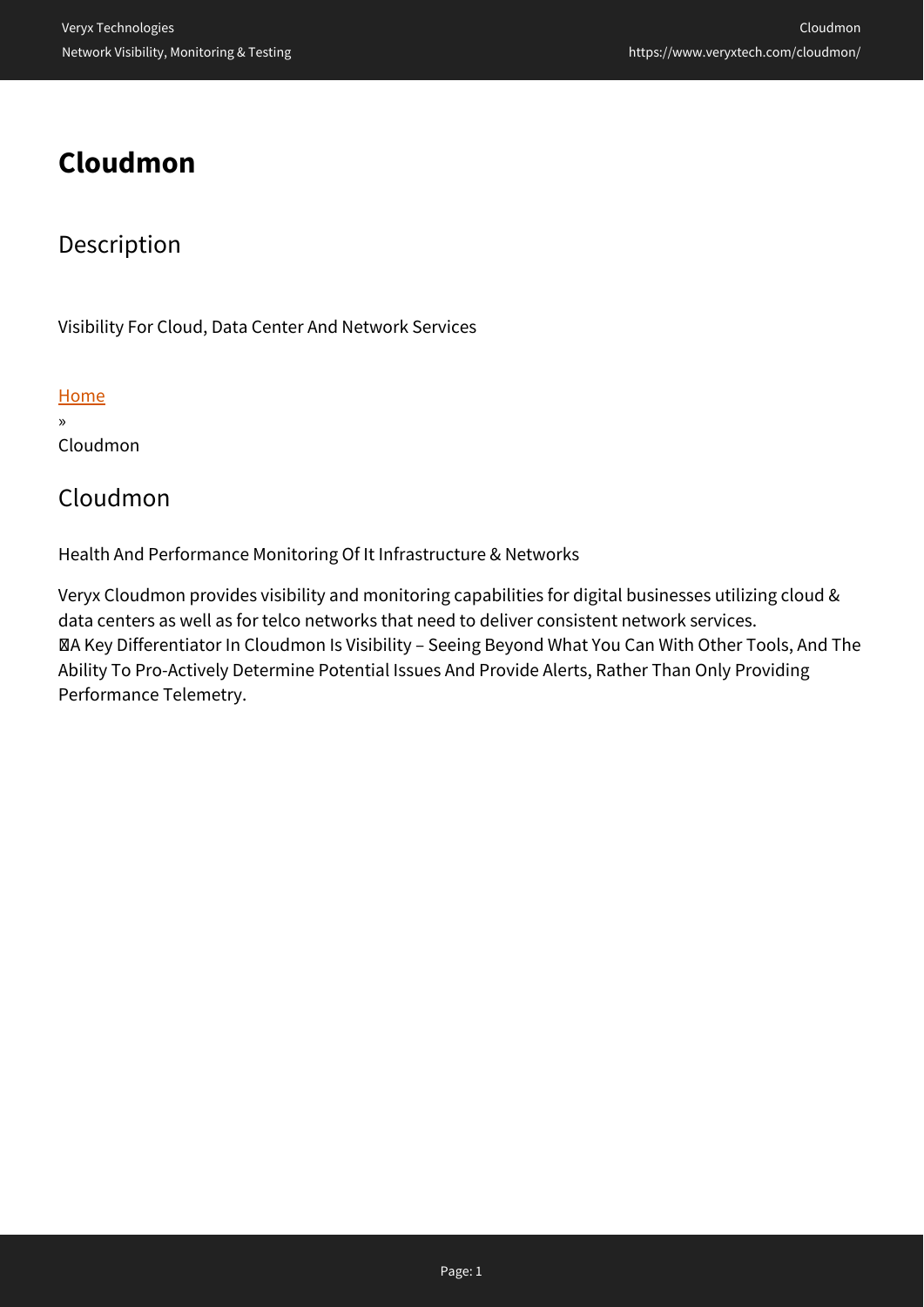

## Cloudmon

Health And Performance Monitoring Of It Infrastructure & Network Services

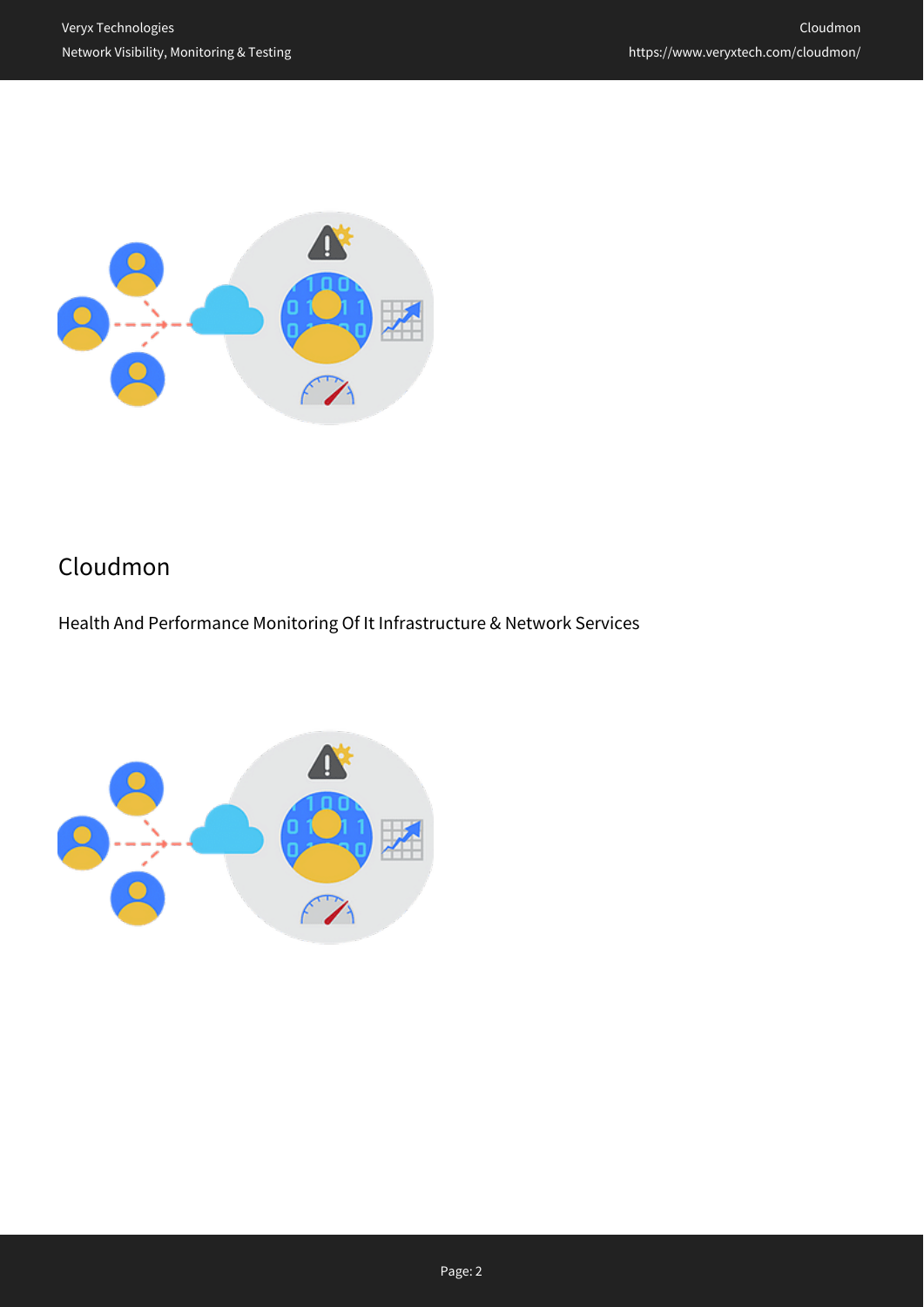Veryx Cloudmon provides visibility and monitoring capabilities for digital businesses utilizing cloud & data centers as well as for telco networks that need to deliver consistent network services. A Key Differentiator In Cloudmon Is Visibility – Seeing Beyond What You Can With Other Tools, And The Ability To Pro-Actively Determine Potential Issues And Provide Alerts, Rather Than Only Providing Performance Telemetry.

Cloudmon Product Variants

Cloudmon Itim And Ntm Provide Performance And Traffic Visibility Respectively To All Types Of Enterprises.

Cloudmon Telco Is Specifically For Service Providers And Operators Who Need Active Network Performance Monitoring.

#### [Cloudmon Itim](https://www.veryxtech.com/cloudmon/it-and-network-monitoring/)

It Infrastructure Monitoring

- Monitor servers, VMs, networks and user devices.
- Monitor VMs and VPCs in public cloud.
- Monitor networks and WAN end-points.
- Monitor remote user devices.
- Monitor business-critical applications for availability.

#### **[Explore](https://www.veryxtech.com/cloudmon/it-and-network-monitoring/)**

#### [Cloudmon Ntm](https://www.veryxtech.com/cloudmon/network-traffic-monitoring/)

Network Traffic Monitoring

- Real-time monitoring of traffic flows, top users, top sites etc.
- Correlate end-user digital experience with network and applications performance.
- Assess and diagnose IP networks and application performance.